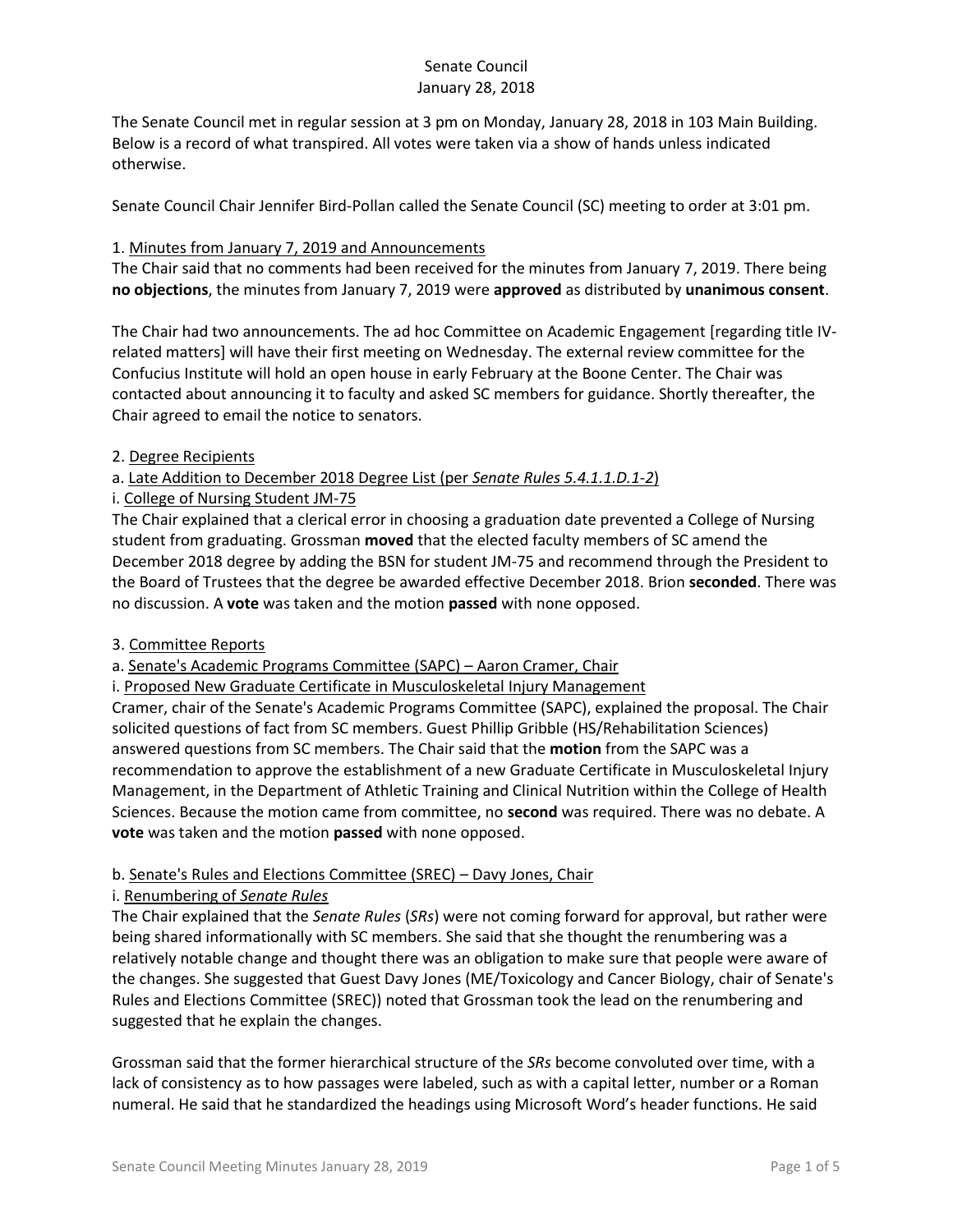that some individuals had suggested that some passage headers be indented and while he had not made that change, he explained that if the header style was changed, all instances of the header would automatically be updated. Grossman said that all references to other sections of the *SRs* were now hyperlinked to the specific *SR*. Grossman explained that he also split some larger sections into smaller passages and added descriptive headers. Lastly, he standardized some hyphenations, etc.

The Chair noted that the version posted with the agenda did not have the renumbering changes in track changes; Grossman explained that having all of that in track changes would have been difficult to review. He said that he also put together a cross-walk of the old references to new references, so that people could easily find passages based on the old reference. He added that most of the numbering stayed the same. Most of the former reference system's As were now 1s, Bs were 2s, Cs were 3s, etc. Finally, parts of the sections on undergraduate admissions and probation had references to graduate programs, which he removed. Grossman answered a variety of questions from SC members.

# ii. Proposed Changes to Senate Rules 2.0 ("Rules Relating to Calendar")

Jones, chair of the Senate's Rules and Elections Committee (SREC), explained the proposed changes. He noted that during the process of codifying the winter intersession, single summer session, and newly approved "fall break," the SREC identified the need to use two newly defined terms, which the SREC felt was more policy-based than editorial. Therefore, the SREC asked the SC to vote to approve the use of both terms. Jones answered a variety of questions of fact.

The Chair said that the **motion** from the SREC was a recommendation to approve the redefinition of the calendar word "term," to be codified in both Section 2 and Glossary. Because the motion came from committee, no **second** was required. In response to a question from Cramer, Jones confirmed that after SC and Senate approved the use of "term" to collectively refer to the fall and spring semesters, the single summer session, and the winter intersession, the SREC could make such changes globally throughout the *SRs*. A **vote** was taken and the motion **passed** with none opposed.

Jones explained that the second issue related to two separate holiday periods during the fall semester. He noted that both the newly approved, two-day academic holiday in October and the day before Thanksgiving were both approved with the "fall break" name. He said that the SREC proposed using the term "fall break" for the academic holiday in October and "Thanksgiving break" for the academic holiday in November. Jones answered factual questions.

The Chair said that the **motion** from the SAPC was a recommendation that the first academic holiday (occurring near midterm) be officially named "Fall Break" and the second (occurring near the University Thanksgiving Holiday) be officially named "Thanksgiving Break." Because the motion came from committee, no **second** was required. There was no debate. A **vote** was taken and the motion **passed**  with none opposed.

iii. Request from SREC Regarding Policy Discussion in *Senate Rules 5.2.1.C* ("Student Load") Jones explained the request from the SREC. SC members discussed various aspects of the SREC's recommendation. During discussion, Guest Kim Taylor (registrar) confirmed that her office set the credit hour maximum at 13 for the past summer's single summer session. Grossman **moved** that the SC ask the SAASC to define new appropriate student credit hour loads for the changed calendar, update *Section 10.3* ["Senate-Approved Policy for Determining Meeting Times and Number of Credit Hours for Courses"], and determine a way to calculate an appropriate course load for compressed courses.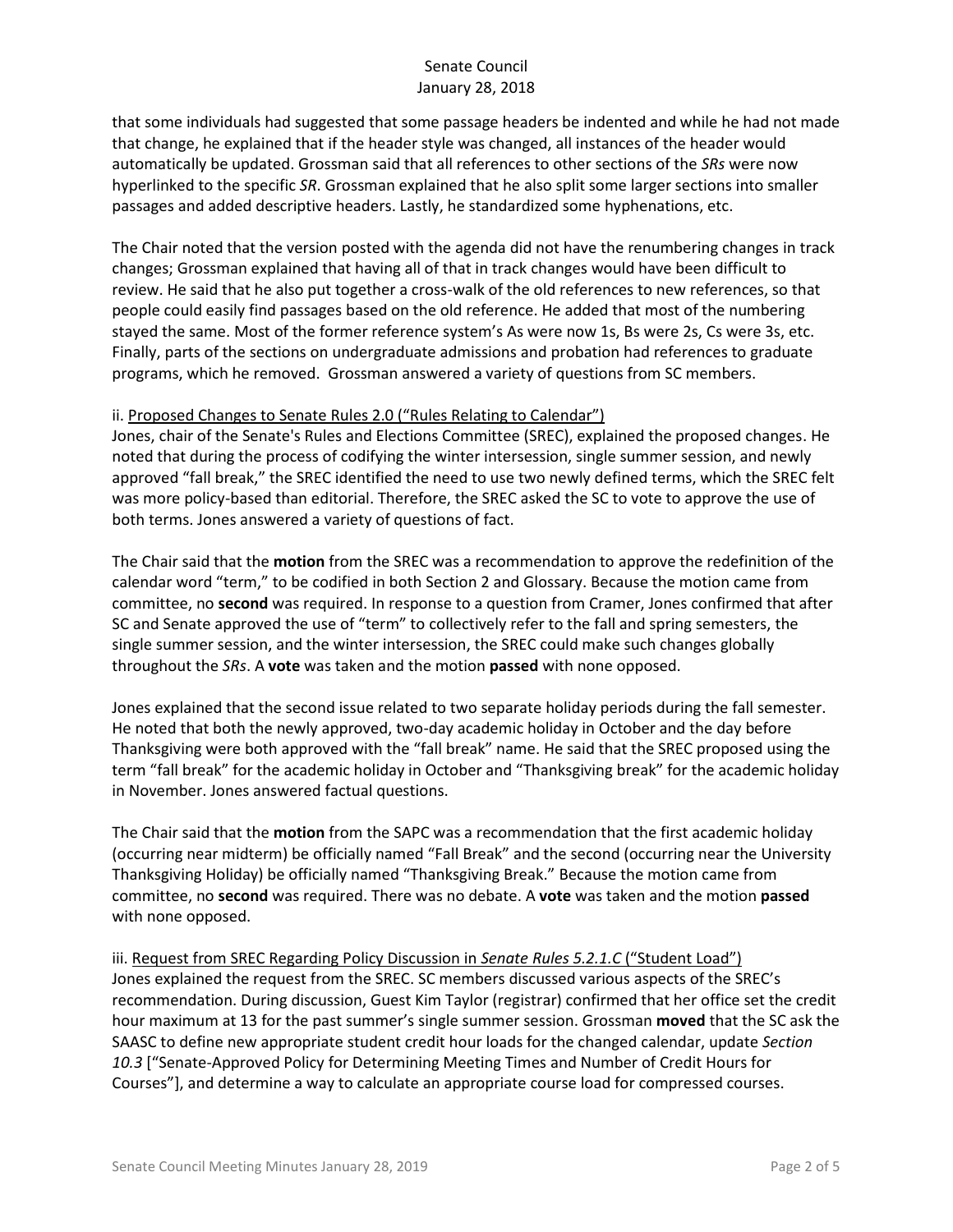Hamilton **seconded**. There was no additional discussion. A **vote** was taken and the motion **passed** with none opposed.

## 4. University Calendars

The Chair explained that the SC regularly had the responsibility to approve the University's academic calendars. Before SC members today was the final version of next year's calendar [2019-20], as well as the tentative calendar for two years into the future [2021-22]. Next year, the SC would be asked to approve the following year's final academic calendar [2020-21].

## a. 2019 - 2020 Calendar

Guest Kim Taylor (registrar) explained that the primary changes to the calendar were as follows:

- Degree application deadline dates were moved up to approximately two months prior to Commencement, as opposed to in the past having been in the prior semester.
- Grade submission deadlines were changed from midnight to 5 pm.
- Priority registration will continue from the start date of priority registration until the seeBlue U sessions begin in the summer, whereas in the past those windows had much shorter duration.
- Codification of the new fall break.

The Chair asked for more information about the timing of the new fall break. She noted that the dates in the academic calendar occurred during the tenth week, although the language that the SC just approved from the SREC placed the fall break in the ninth week. There was extensive discussion among those present regarding the Senate's intent when it acted last year to create a fall break. There was also discussion about what exactly "midterm" meant.

Grossman **moved** to amend the 2019-2020 calendar so that the fall break be held on October 21 and October 22 and approve it with that change. Cross **seconded**. A **vote** was taken and the motion **passed**  with none opposed and one abstained.

### b. 2021 - 2022 Calendar, Tentative

The Chair noted that the timing of fall break was also an issue with the tentative 2021-2022 calendar. Grossman **moved** to amend the 2021-2022 calendar so that the fall break be held on October 18 and October 19 and approve it with that change. Hamilton **seconded**. A **vote** was taken and the motion **passed** with none opposed.

SC members requested that the amended 2019-2020 and tentative 2021-2022 calendars return the next week for SC to give a final review.

#### c. 2019 - 2020 Dentistry

Cramer **moved** to approve the 2019 - 2020 Dentistry calendar. Walker **seconded**. A **vote** was taken and the motion **passed** with none opposed.

#### d. 2021 - 2022 Dentistry, Tentative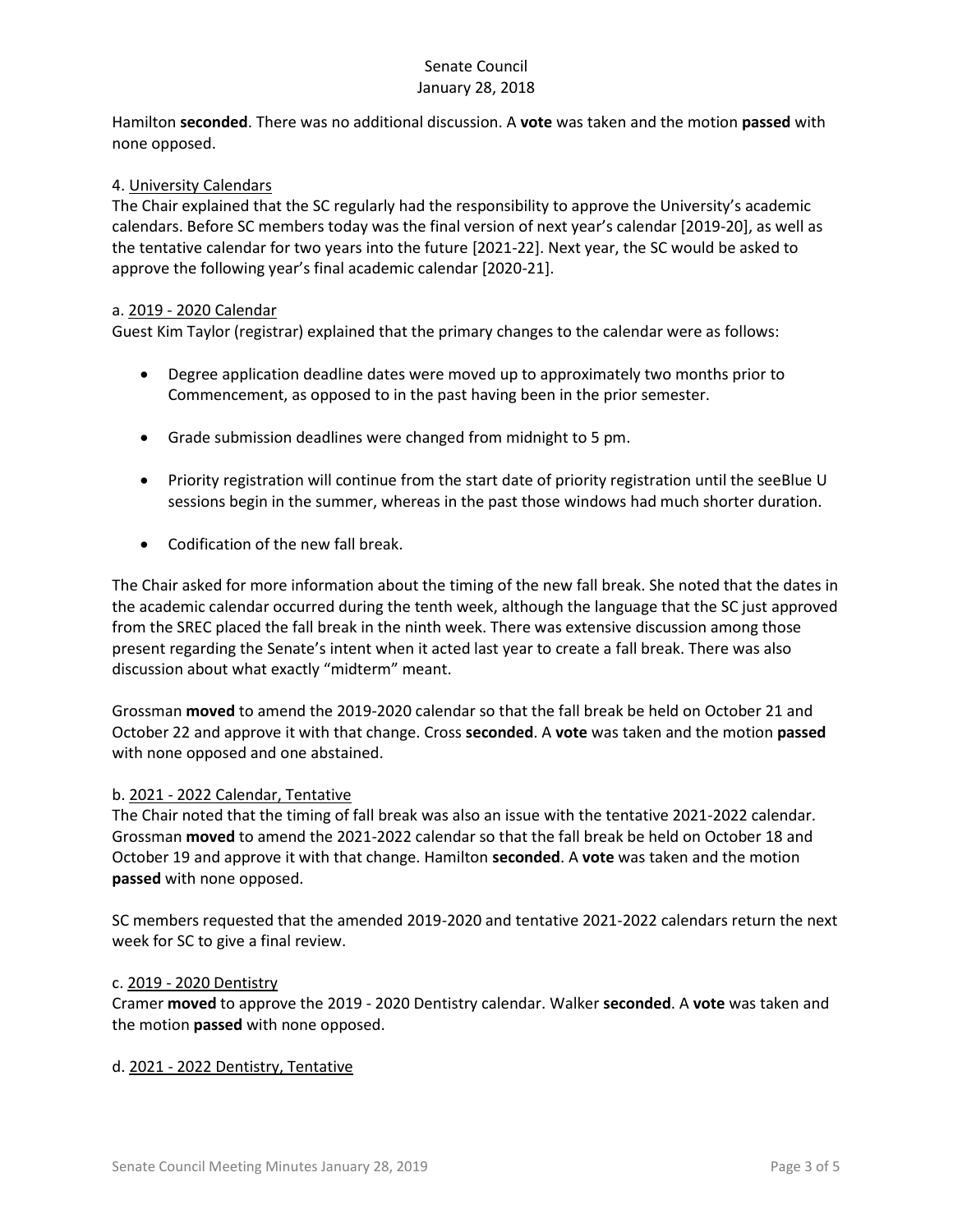Tagavi **moved** to approve the tentative 2021 - 2022 Dentistry calendar as long as "tentative" was added to the header of the calendar. Brion **seconded**. A **vote** was taken and the motion **passed** with none opposed.

### e. 2019 - 2020 Law

Walker **moved** to approve the 2019-2020 Law calendar. Hall **seconded**. A **vote** was taken and the motion **passed** with none opposed.

### f. 2021 - 2022 Law

Tagavi **moved** to approve the 2021-2022 Law calendar. Osterhage **seconded**. A **vote** was taken and the motion **passed** with none opposed.

### g. 2019 - 2020 Medicine

### h. 2021 - 2022 Medicine, Tentative

Blonder asked for confirmation that the spring break schedule for first-year medical students and second-year medical students in the 2019 - 2020 Medicine calendar. Guest Kim Taylor (registrar) explained that the College of Medicine created the calendar, but she could follow up with Medicine. Blonder asked if Taylor could also confirm the term end date. The Chair said that both Medicine calendars could be held until next week, when more information was available.

### i. 2019 - 2020 Pharmacy

The Chair noted that the header indicated it was "tentative," although it was a final calendar. Tagavi **moved** to approve the 2019-2020 Pharmacy calendar. Cross **seconded**. A **vote** was taken and the motion **passed** with none opposed.

### j. 2021 - 2022 Pharmacy, Tentative

Tagavi **moved** to approve the 2019-2020 Pharmacy calendar. Walker **seconded**. A **vote** was taken and the motion **passed** with none opposed.

The Chair noted that both University calendars and both Medicine calendars would return to SC the following week for a final review.

### 5. Proposed New *Senate Rule 1.4.3.*6 ("Senate Technology Committee")

The Chair invited Guest Mark Lauersdorf (AS/Linguistics, chair of Senate Council's ad hoc Committee on Technology) to briefly explain the ad hoc Committee's work and Lauersdorf did so. The Chair called for questions of fact and there were many questions from SC members. Guest Brian Nichols (chief information officer) also participated in the discussion.

When there were no further questions of fact, the Chair said that the **motion** from the Senate Council's ad hoc Committee on Technology was a recommendation to create the new Senate Technology Committee as described in the proposal and codify it in the *Senate Rules*. Because the motion came from committee, no **second** was required. The Chair called for debate. SC members offered a variety of opinions, primarily relating to the proposed committee's placement in the second set of standing committees described in the *SRs*, which meant the committee would not have to be chaired by a member of Senate nor be comprised with a majority being senators.

Tagavi **moved** to amend the motion so that the proposed new committee would be placed in the first set of standing committees described in the *SRs*, which meant the committee would have to be chaired